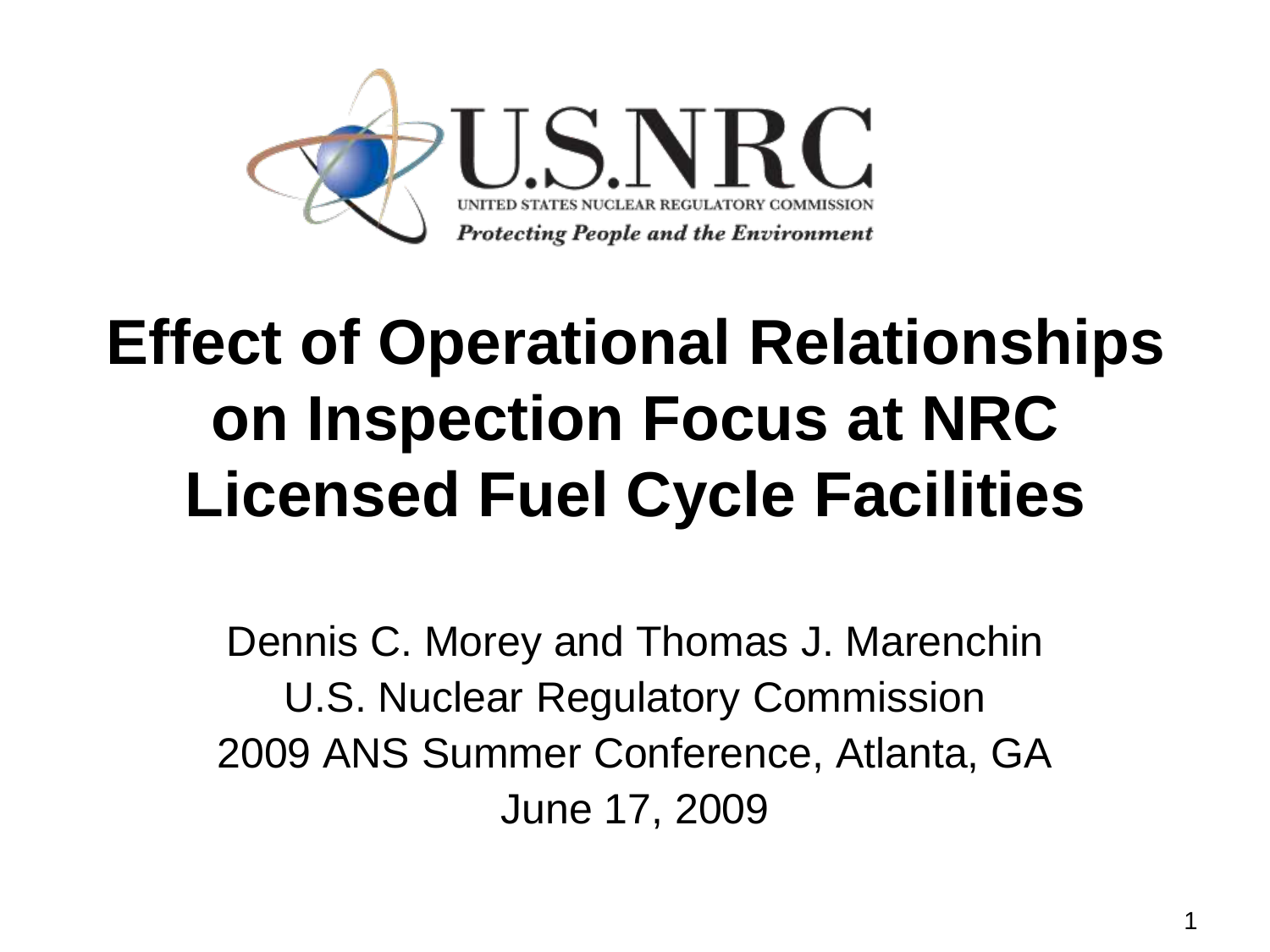

#### **Inspection of Criticality Safety at Fuel Cycle Facilities**

- NCS required to be administratively independent of production
- Licensees don't commit to ANS 8.19
- Requirement captured in fuel facility license
- Inspectors required to review NCS program independence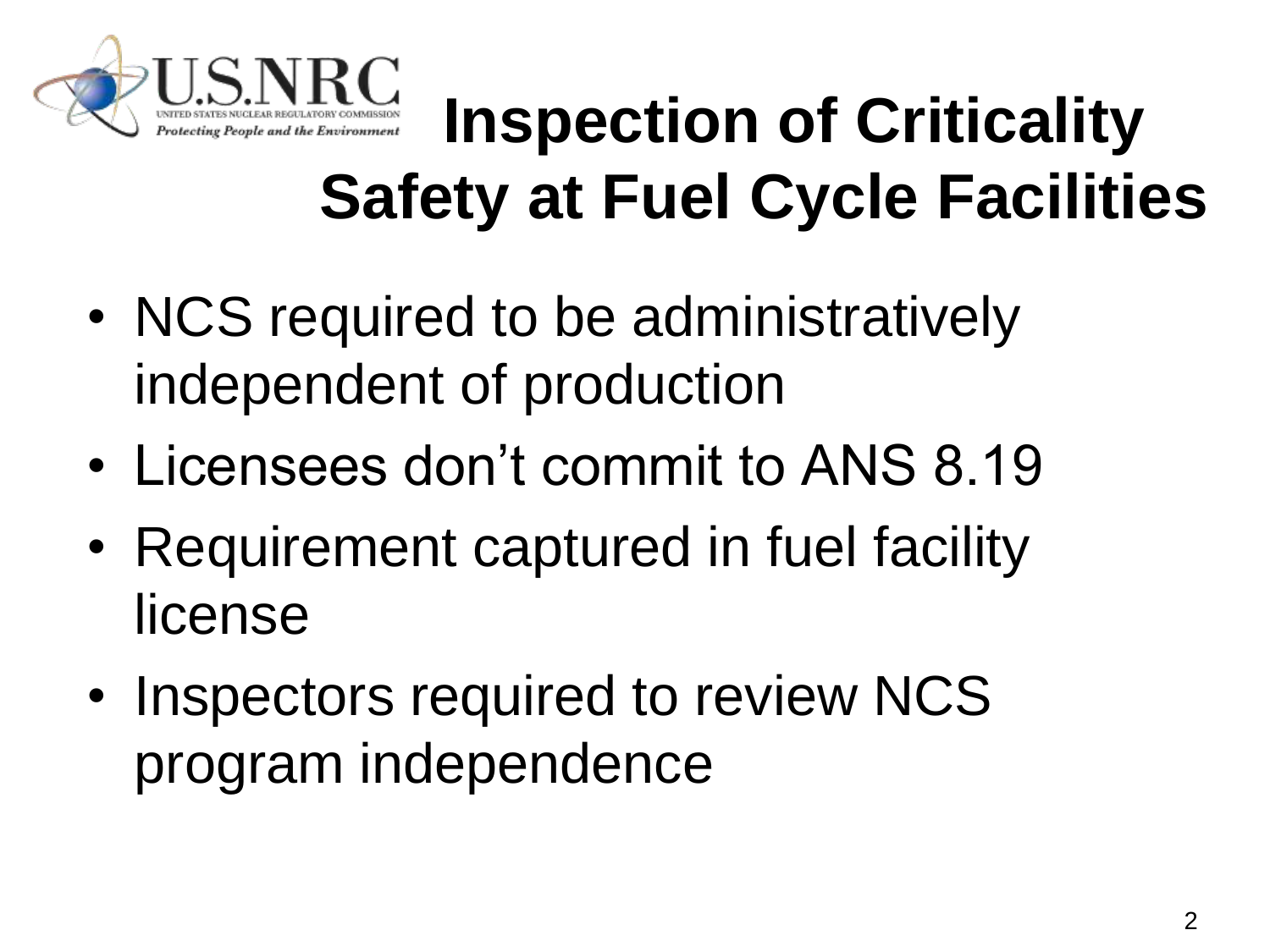

### **Operational Variables**

- Fuel cycle facilities production oriented
	- Competitive environment
	- Operational details may not be shared with other licensees
- Strong personalities
	- Can be good or bad
	- Not always obvious
- Commitment to specific control types
- Limited inspection resources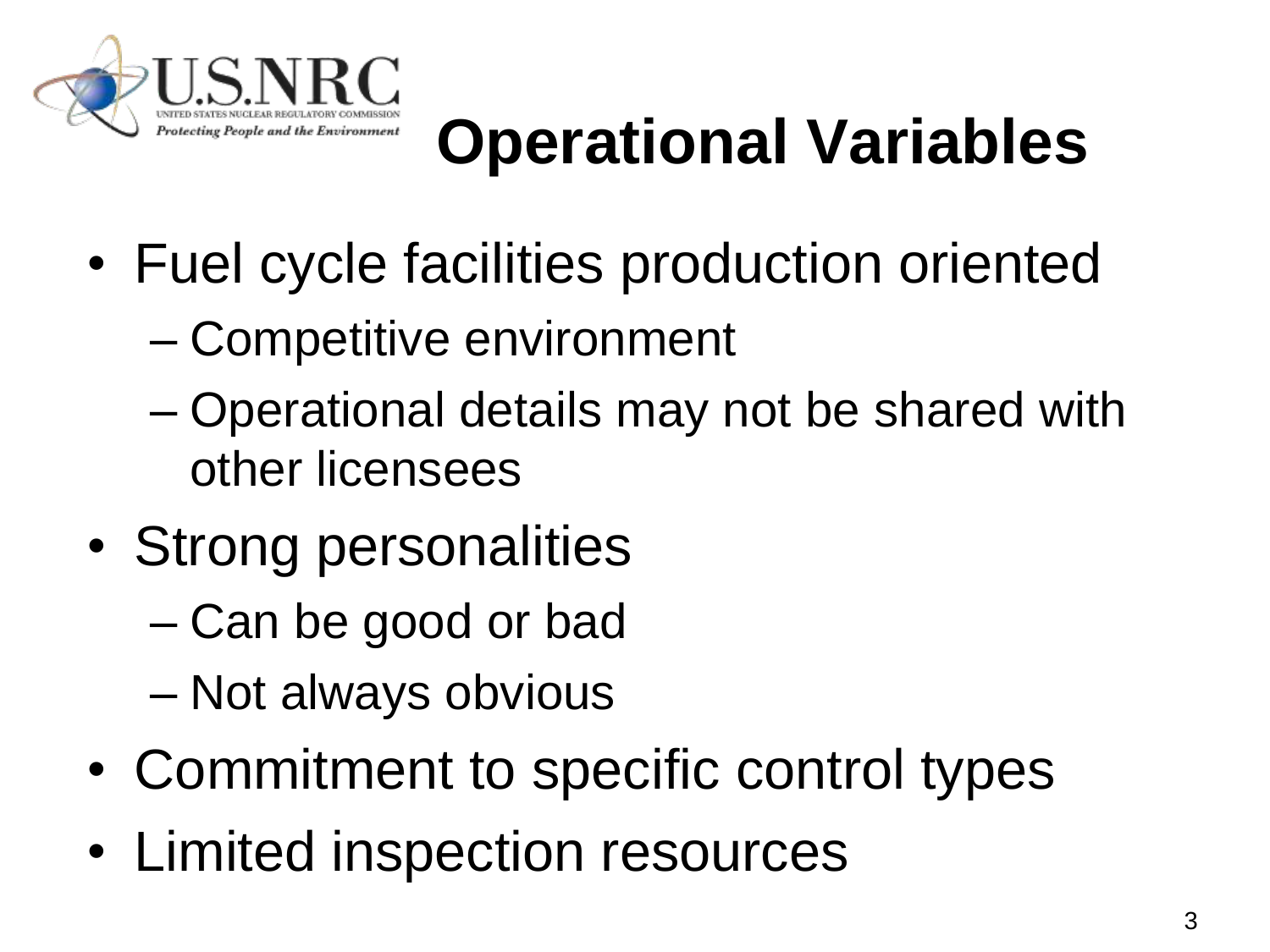

## **Indicators of Production Orientation**

- Heavy reliance on administrative controls
- Many unusual controls – Know 'em when we see 'em
- Many weak controls – Just don't seem right
- Changes to weaker control types
- Inability to articulate rationale for changes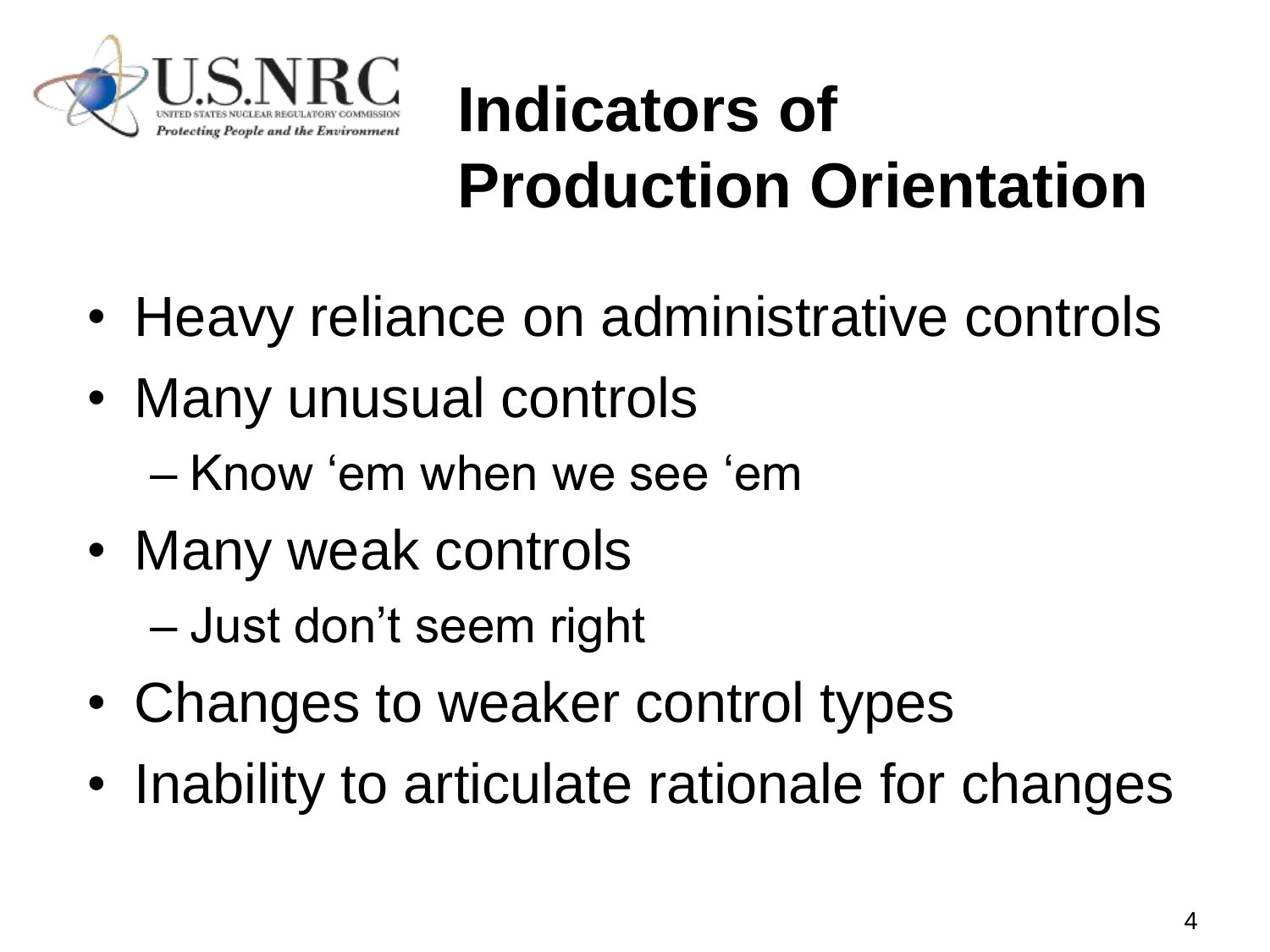

# **Personality Variables**

- Licensing, inspection, enforcement not personality based
	- Hire whoever you like
- Known personality issues that may affect inspection planning
	- Bias toward production
	- Bias towards specific controls
	- Conflict leading to communication problems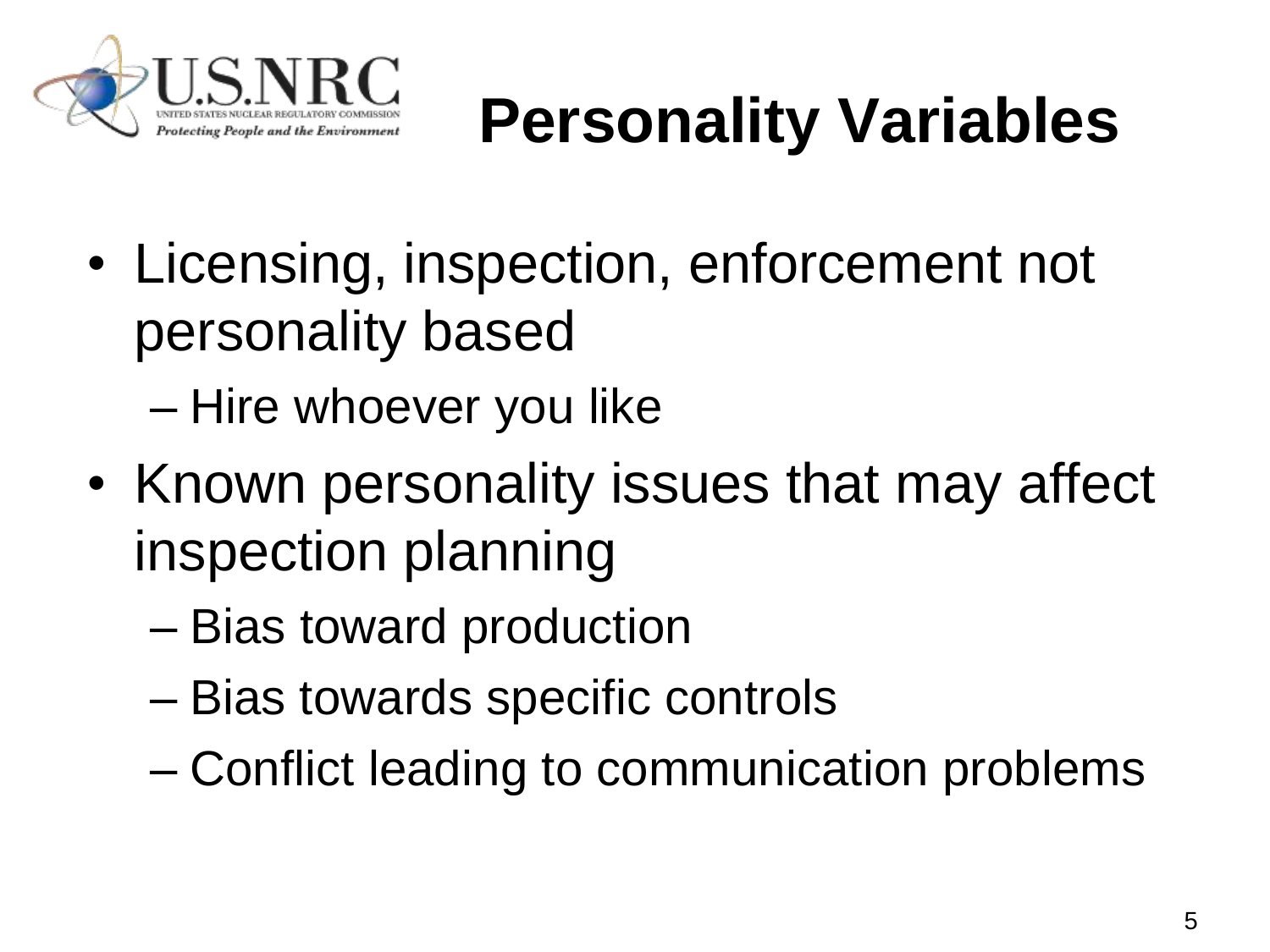

### **Reliance on Specific Control Types**

- Intentional commitment is usually to strong control type
	- Assure applicability
	- Other controls not discounted
- Licensee may have no choice
	- Failure could have widespread effect
	- Look for weak link